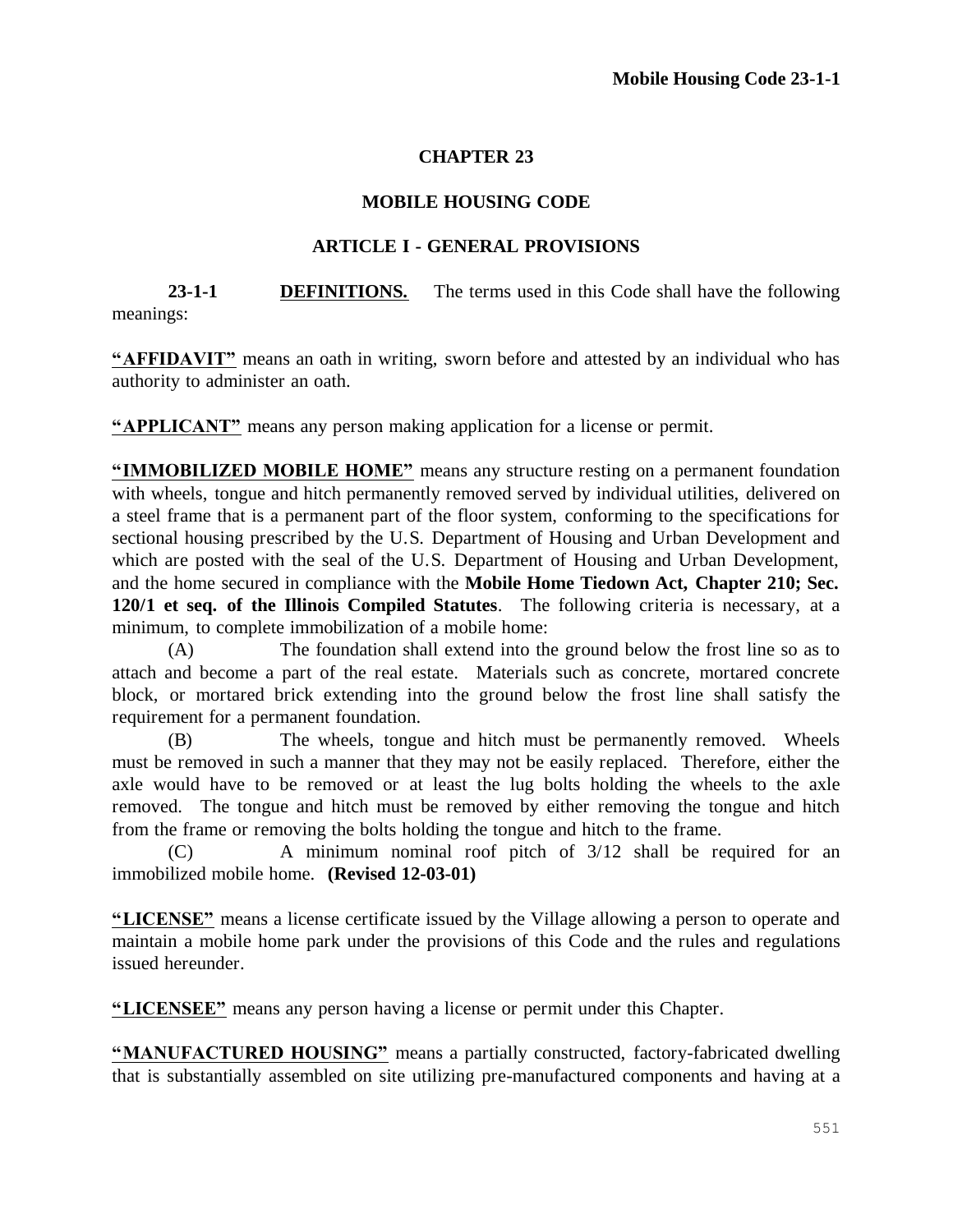minimum the following specifications: masonry or concrete foundation, or basement of a permanent nature; residential siding; residential roof with a minimum nominal roof pitch of 5/12; minimum **nine hundred sixty (960) square feet** of living space exclusive of garages, porches or attachments; minimum **six (6) inch** eave overhang including guttering where applicable; interior drywall; drain lines stubbed through the floor; and for multi-section units, the length shall not exceed **four (4) times** the width. All manufactured housing must bear the State of Illinois Modular seal and shall become real property and be taxes as such after location upon its lot. The term **"manufactured housing"** specifically excludes any structure defined herein as a **"mobile home"** or **"immobilized mobile home"** and any sectional home with a separate Secretary of State title and sold with sales tax charged to the purchaser. **(Revised 12-03-01)**

**"MOBILE HOME"** means a manufactured structure designed for permanent habitation and so constructed as to permit its transport on wheels, temporarily or permanently attached to its frame, from the place of its construction to the location or subsequent location at which it is intended to be located as a permanent habitation and designed to permit the occupancy thereof as a dwelling place for **one (1) family**. A mobile home should not be confused with a camping trailer (or recreational vehicle) which are not mobile homes within this definition. **(Revised 12-03-01)**

**"MOBILE HOME, DEPENDENT"** means a mobile home which does not have a toilet and bath or shower facilities. **(See 210 ILCS Sec. 115/2.3)**

**"MOBILE HOME, DOUBLE-WIDE"** consists of **two (2) mobile home units** joined at the side into a single home, but kept on their separate chassis for repeated transportation to a site.

**"MOBILE HOME, INDEPENDENT"** means a mobile home which has self-contained toilet and bath or shower facilities. **(See 210 ILCS Sec. 115/2.4)**

**"MOBILE HOME LOT"** means a parcel of land for the placement of a mobile home and the exclusive use of its occupants.

**"MOBILE HOME MODULE"** means a factory-fabricated building unit transported to a building site, mounted on a permanent foundation supporting the outside perimeter walls, and is designed for residential use.

**"MOBILE HOME PAD"** means that part of an individual mobile home space or lot beneath the mobile home, including the concrete portion of the pad.

**"MOBILE HOME PARK"** means a tract of land or **two (2)** or more contiguous tracts of land upon which contain sites with the necessary utilities for **two (2)** or more independent mobile homes for permanent habitation either free of charge or for revenue purposes, and shall include any building, structure, vehicle, or enclosure used or intended for use as a part of the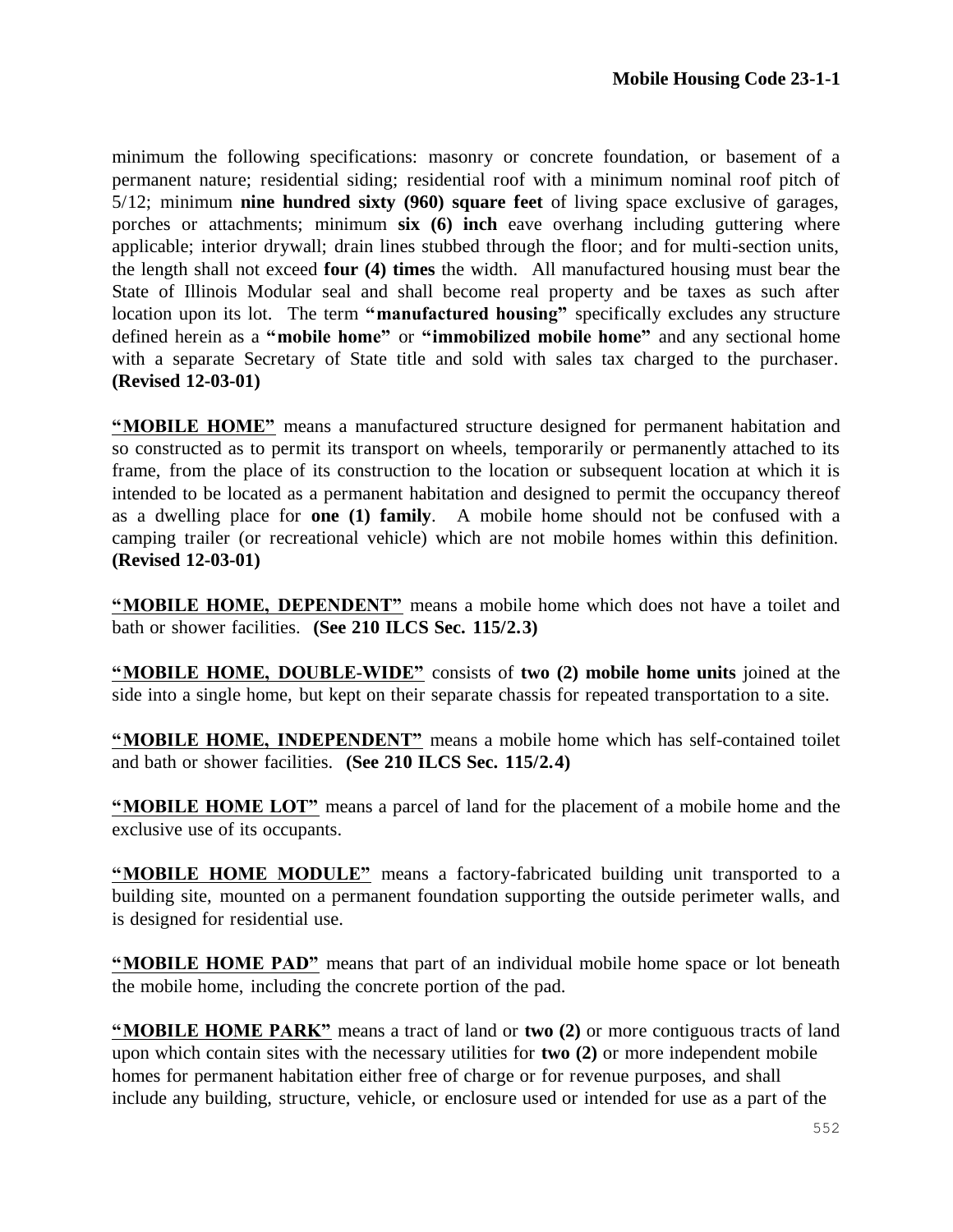equipment of such mobile home park. Separate ownership of contiguous tracts of land shall not preclude the tracts of land from common licensure as a mobile home park if they are maintained and operated jointly. Neither an immobilized mobile home nor a motorized recreational vehicle shall be construed as being a part of a mobile home park. **(See 210 ILCS Sec. 115/2.5)**

**"MOBILE HOME SALES AREA"** means a parcel of land used for the display, sale, and repair of new or used mobile homes.

**"MOBILE HOME SPACE"** means a portion of a mobile home park designed for the use or occupancy of **one (1) mobile home.**

**"MOBILE HOUSING UNIT"** includes all forms of housing units listed in this Section and as regulated in this Code.

**"OWNER" or "OPERATOR"** means the licensee.

**"PERMANENT HABITATION"** means a period of **two (2)** or more months. **(See 210 ILCS Sec. 115/2.2)**

**"PERMIT"** means a certificate issued by the Village, permitting the construction, alteration, or reduction in number of spaces of a mobile home park under the provisions in this Code.

**"PERSON"** means any individual, group of individuals, association, trust, partnership, corporation, person doing business under an assumed name, county, municipality, the State of Illinois, or any political subdivision or department thereof or any other entity.

**"REVOCATION"** means to declare invalid a permit or license issued to the applicant or licensee by this Village for an indefinite period of time.

**"SITE"** means the lot on which the mobile home is located for permanent habitation. **(See 210 ILCS Sec. 115/2.7)**

**"SPACE"** shall be synonymous with **"Mobile Home Space".**

**"SUSPENSION"** means to declare invalid a permit or license issued to the applicant or licensee by this Village for a temporary period of time with an expectation of resumption.

**23-1-2 STATE REQUIREMENTS ADOPTED BY REFERENCE.** The **Mobile Home Park Act** and the **Mobile Home Tiedown Act** of the *Illinois Compiled Statutes***, Chapter 210, Section 115/1 et seq., as passed, approved and amended by the**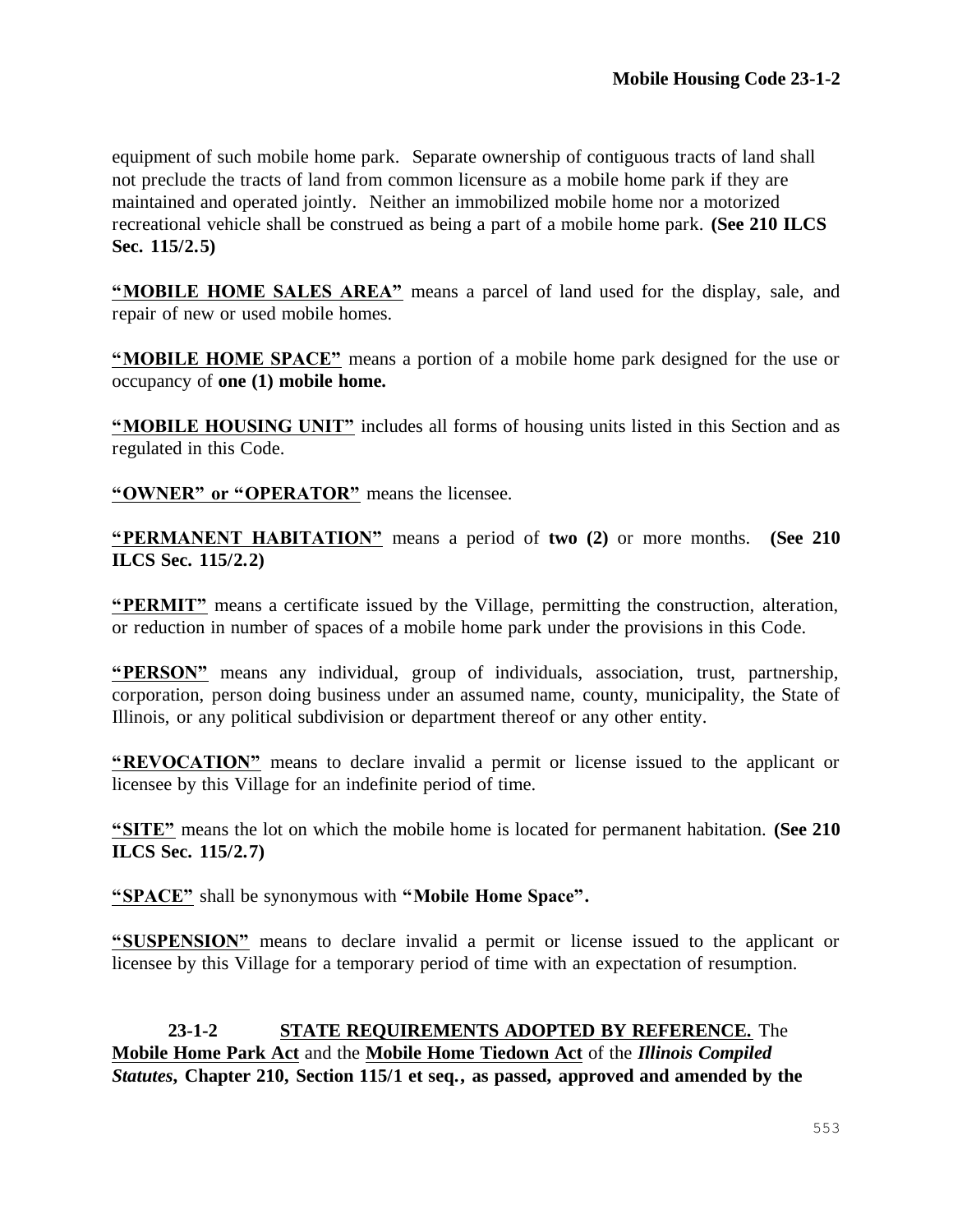**Illinois General Assembly** are hereby adopted by the Village. The applicable provisions as they pertain to mobile homes and immobilized mobile homes shall be controlling within the corporate limits of the Village.

**23-1-3 ILLINOIS DEPARTMENT OF PUBLIC HEALTH REGULATIONS.** The **"Rules and Regulations for Mobile Home Parks"**, as approved by the **Illinois Department of Public Health** are hereby adopted by the Village. The applicable provisions as they pertain to mobile homes and immobilized mobile homes shall be controlling within the corporate limits of the Village.

**23-1-4 NATIONAL SAFETY STANDARDS.** No mobile home, immobilized mobile home or manufactured home shall be located in the Village unless the unit has the **National Manufactured Housing Construction and Safety Standards Act of 1974** metal seal affixed thereto.

**23-1-5 SKIRTING.** Skirting shall be used to conceal all underpinning, plumbing, and support piers whether on a permanent foundation or otherwise. All skirting shall be installed on all mobile housing units within **sixty (60) days** of the placement of the unit.

**23-1-6 FIRE EXTINGUISHERS.** All mobile housing units located in the Village shall be equipped with smoke detectors.

**23-1-7 INSPECTION.** Each Mobile Housing unit located in the Village shall be subject to reasonable inspection by an official or officials designated by the Village Board.

**23-1-8 OFF-STREET PARKING.** Every owner of a mobile housing unit shall provide for a dustless, off-street parking area of **four hundred (400) square feet.**

**23-1-9 OWNER OCCUPIED.** All mobile housing units shall be used and occupied by the owner or his immediate family as a residence. If the unit is not located in a licensed mobile home park, then the lot should be owned by the owner-occupant of the mobile housing unit.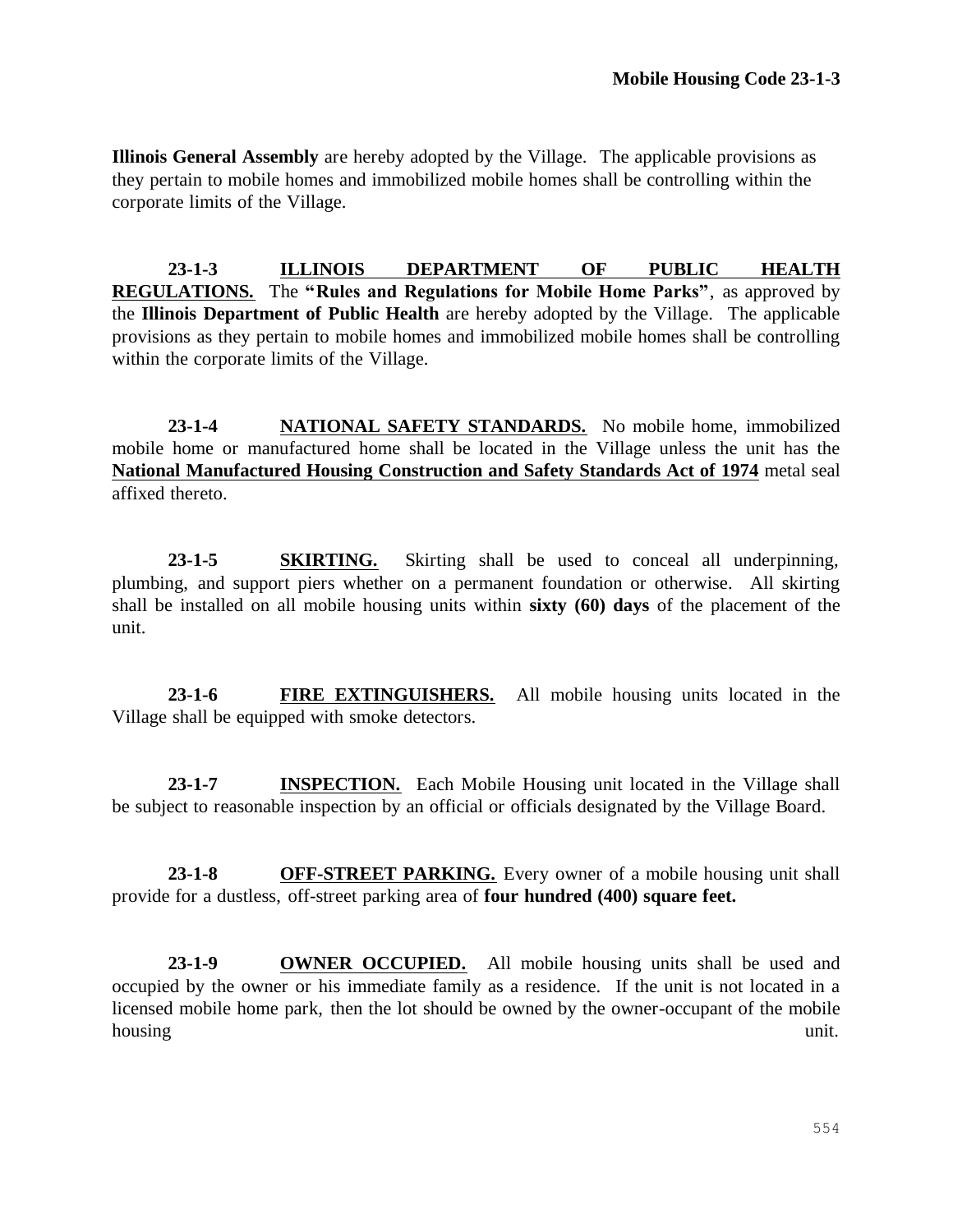### **ARTICLE II**

#### **IMMOBILIZED MOBILE HOMES**

**23-2-1 IMMOBILIZED MOBILE HOMES.** All immobilized mobile homes located in the Village shall be classified as real estate; therefore, it is mandatory for all persons owning, operating, renting, or leasing an existing mobile home outside a mobile home park to remove or cause to have removed the wheels or any other transportation device from the mobile home. The owner or lessor shall permanently fix it to the ground in a manner that conforms to the definition of an immobilized mobile home in this Code. All existing mobile homes, when replaced, shall comply with the immobilization provisions of this Code.

**23-2-2 EXISTING MOBILE HOMES.** A mobile home or immobilized mobile home presently located on a lot by the owner may be removed or sold by the owner; and in the event he sells the same and purchases a new mobile home or immobilized mobile home, he may locate it on the lot. However, such owner must obtain a permit from the Director of Building and Zoning to relocate or replace the mobile or immobilized mobile home on his lot. In the event the owner of the lot sells the same with a mobile home or immobilized mobile home thereon, the newly acquired owner of the lot may continue to use or lease said lot for mobile home or immobilized mobile home occupancy. If, however, the owner of the lot sells the lot and there is a separation of the mobile home or immobilized mobile home from the lot, the newly acquired owner of the lot shall not use, lease or rent the same for mobile home or immobilized mobile home occupancy. Notwithstanding the foregoing, no owner shall replace a mobile home or immobilized mobile home on a lot within the Village unless such replacement mobile home or immobilized mobile home is no more than **ten (10) years** old at the time of replacement as shown on the title to the replacement mobile home or immobilized mobile home.

It shall be unlawful to occupy for sleeping or other residence purposes, any mobile home or immobilized mobile home, which has been rendered immobile by the removal of wheels, or placing the same on a foundation or on the ground, unless such mobile home or immobilized mobile home in construction and location complies with the Codes relating to the construction, wiring, plumbing, sewer facilities and other regulations applicable to single-family dwellings.

**23-2-3 MOBILE HOMES; SIZE.** Except where there is a mobile or immobilized mobile home presently located on a lot within the Village, no mobile or immobilized mobile home of a size less than **nine hundred sixty (960) square feet** shall be located, relocated, replaced or otherwise placed on a lot within the Village.

**23-2-4 PERMIT REQUIRED.** It shall be unlawful for any person to maintain, locate, relocate or replace any mobile home or immobilized mobile home used for human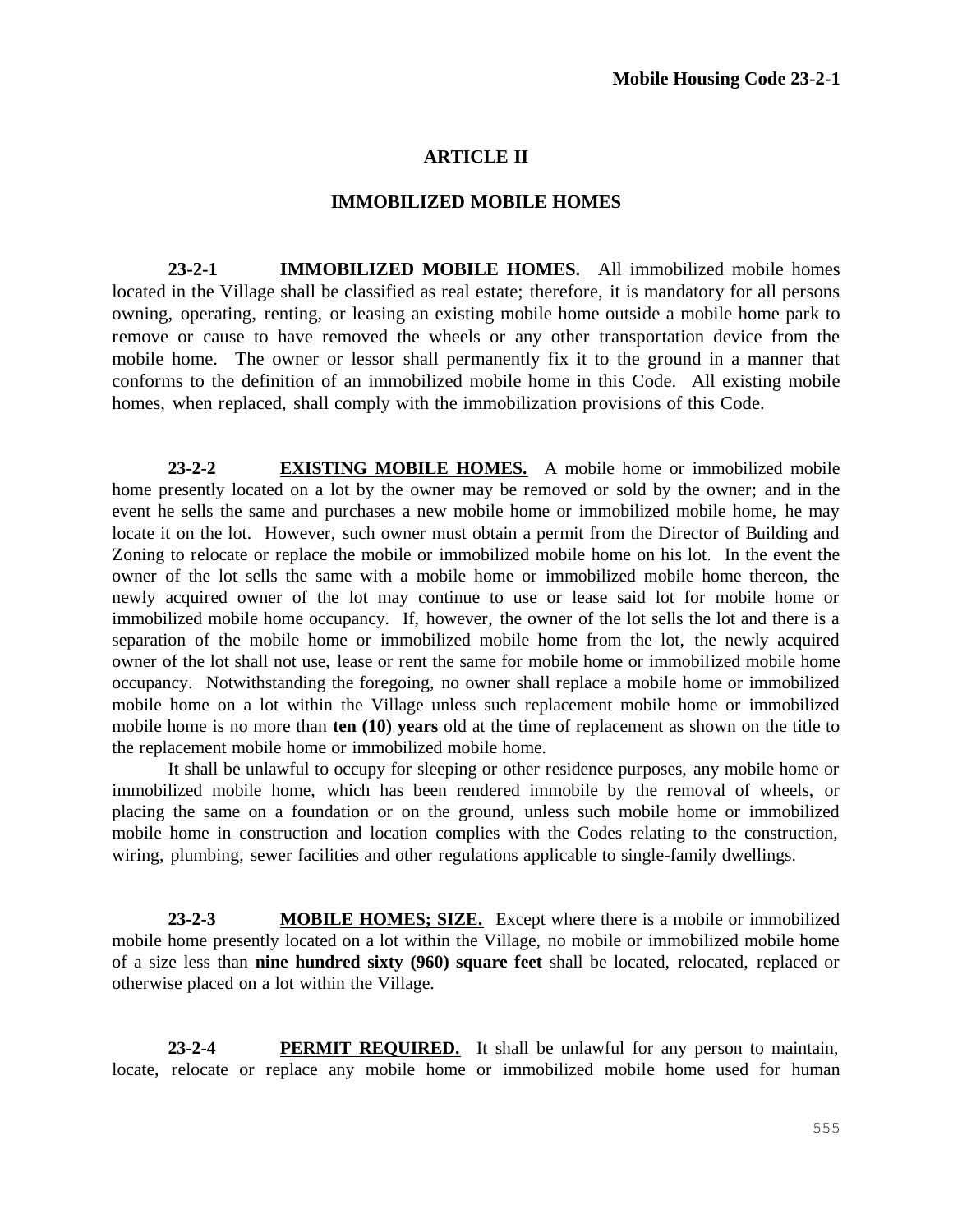habitation, upon any ground or lot in the Village, unless a zoning permit to do so is obtained from the village.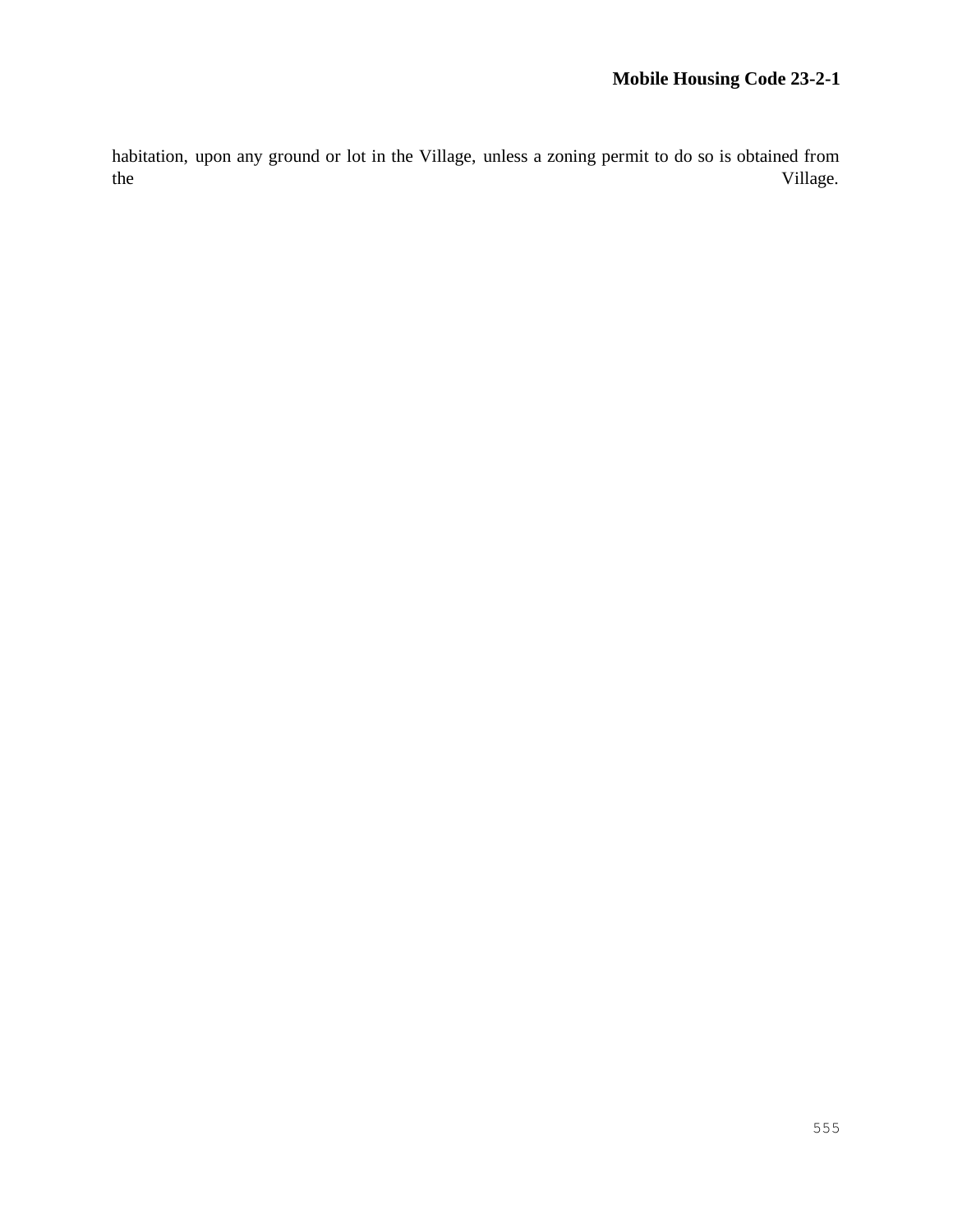**23-2-5 LOT SIZE.** The minimum lot size for any immobilized mobile home shall be **seven thousand two hundred (7,200) square feet**; provided, however, the lot shall be at least **fifty (50) feet** wide and at least **one hundred (100) feet** deep.

**23-2-6 PERCENTAGE OF LOT COVERAGE.** Each mobile home dwelling, including accessory buildings, garages and porches shall not cover more than **fifty percent (50%)** of each mobile home lot. **(Zoning Code)**

**23-2-7 MOBILE HOMES – REAL ESTATE TAX.** All mobile homes or immobilized mobile homes located in the Village and not in a Mobile Home Park shall be classed as real estate. Therefore, it is mandatory for all persons owning, operating, renting or leasing a mobile home to remove or cause to have removed the wheels or any other transportation device from the mobile home. This person shall permanently fix it to the ground in the manner that conforms to the illustrations in **Figure 1**. Skirting so installed shall be of fire resistant materials and shall be equipped with an inspection door. Skirting shall be installed within **thirty (30) days** when located on a mobile home lot.

**23-2-8 SITE.** All mobile homes shall be located on a well-drained site so that its drainage will not constitute an unreasonable hazard or nuisance to persons, property or water supply in the immediate vicinity of the site.

**23-2-9 DEPENDENT MOBILE HOMES.** No dependent mobile home, as defined in **Section 23-1-1**, shall be permitted in the Village unless in a licensed travel-trailer park. At no time shall anyone use a dependent mobile home as a permanent residence or dwelling.

**23-2-10 CONCRETE PADS.** All immobilized mobile homes shall be placed on either a reinforced concrete pad at least **fourteen feet wide by sixty feet in length (40' x 60')**, **two (2)** reinforced concrete runners **four feet wide and sixty feet in length (4' x 60')**, or on concrete piers approved by the Village Board. The concrete pads shall consist of **four (4) inches** of reinforced concrete or **six (6) inches** of concrete. A concrete footing is optional. All piers and footings for immobilized mobile homes shall comply with this Code. Expandable units shall be provided with approved piers or their equivalent at each corner of the units.

**23-2-11 LIMIT OF UNITS.** There shall be **only one (1)** immobilized mobile home or mobile home per lot in the Village.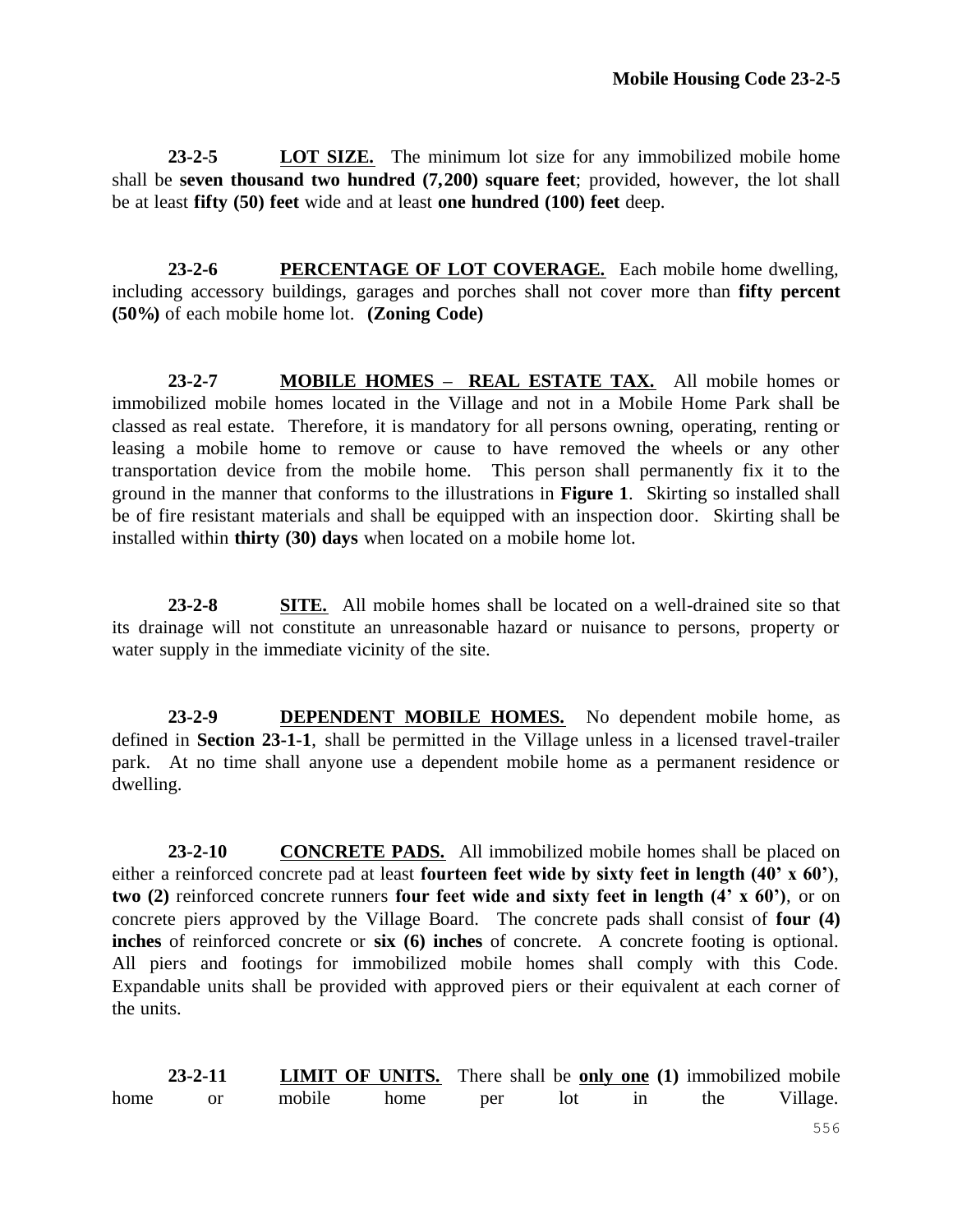# **ARTICLE III - MOBILE HOME PARKS**

# **DIVISION I - ADMINISTRATION REQUIREMENTS**

**23-3-1 COMPLIANCE WITH STATUTES, APPLICABILITY OF ARTICLE.** Every mobile home park hereafter established in the Village shall, at a minimum, conform to the requirements of:

(A) **"An Act to Provide for, License, and Regulate Mobile Homes and Mobile Home Parks". (See 210 ILCS Sec. 115/1 et seq.)**

(B) **"Rules and Regulations for Mobile Home Parks", Illinois Department of Public Health, Consumer Protection Division,** as now or hereafter amended, and

(C) **This Code.**

(D) Zoning Code.

In case of conflict between any provisions of the above, the more stringent requirement shall prevail.

**23-3-2 PLANNING.** Any person seeking to establish, operate, alter, or expand a mobile home park shall obtain a permit to construct or a license to operate a mobile home park.

**"Construct or operate a mobile home park",** as used in this Chapter shall include, but not necessarily be limited to supplying or maintaining common water, sewer, or other utility supplies or services, or the collection of rents directly or indirectly from **two (2)** or more independent mobile homes. **(All plans shall be submitted to the Plan Commission or Village Board for approval prior to the granting of a permit.)**

**23-3-3 LOCAL GOVERNMENT REQUIREMENTS.** A permit does not relieve the applicant from complying with this Code or other ordinances applicable thereto.

**23-3-4 PERMITS.** The Plan Commission shall review each application and plan documents submitted. When the application and plan documents are found to be in compliance with the **"Rules and Regulations for Mobile Home Parks",** as promulgated by the **Illinois Department of Public Health,** the Village Board or its designee may issue the proper permit to construct or alter a mobile home park to the applicant. Permits shall be valid for **one (1) year from date of issue.**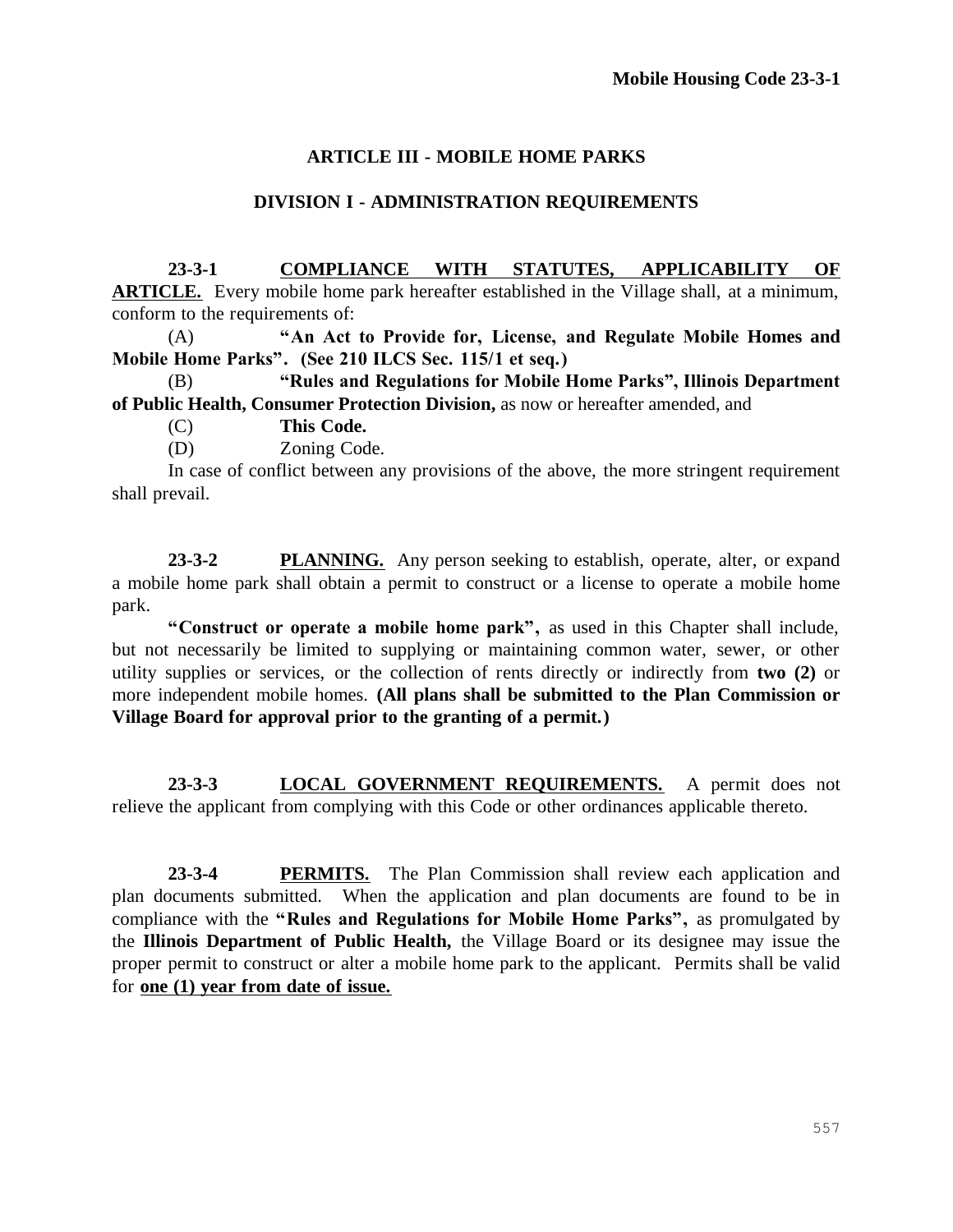**23-3-5 INSPECTION OF MOBILE HOME PARK.** Upon completion of the proposed construction of a mobile home park or the proposed alteration of a mobile home park, the applicant shall notify the Village Clerk in order that an inspection of the complete facilities can be made.

**23-3-6 VIOLATION PROCEEDINGS.** Any license granted hereunder shall be subject to revocation or suspension by the Mayor. However, the Mayor or his representative shall first serve or cause to be served upon the licensee a written notice in which shall be specified the way or ways in which such licensee has failed to comply with the statutes, or any rules or regulations promulgated by the Village pertaining thereto. The notice shall require the licensee to remove or abate such nuisance, unsanitary or objectionable condition, specified in such notice within **five (5) days** or within a longer period of time as may be allowed by the Village Board. If the licensee fails to comply with the terms and conditions of the notice within the time specified or such extended period of time, the Mayor or his representative may revoke or suspend such license.

**23-3-7 PERMIT REQUIRED.** Each mobile home that locates on a lot in a mobile home park shall secure an initial Building (Zoning) Permit from the Village. All future locations on the same lot shall be exempt from the fee.

**23-3-8 - 23-3-9 RESERVED.**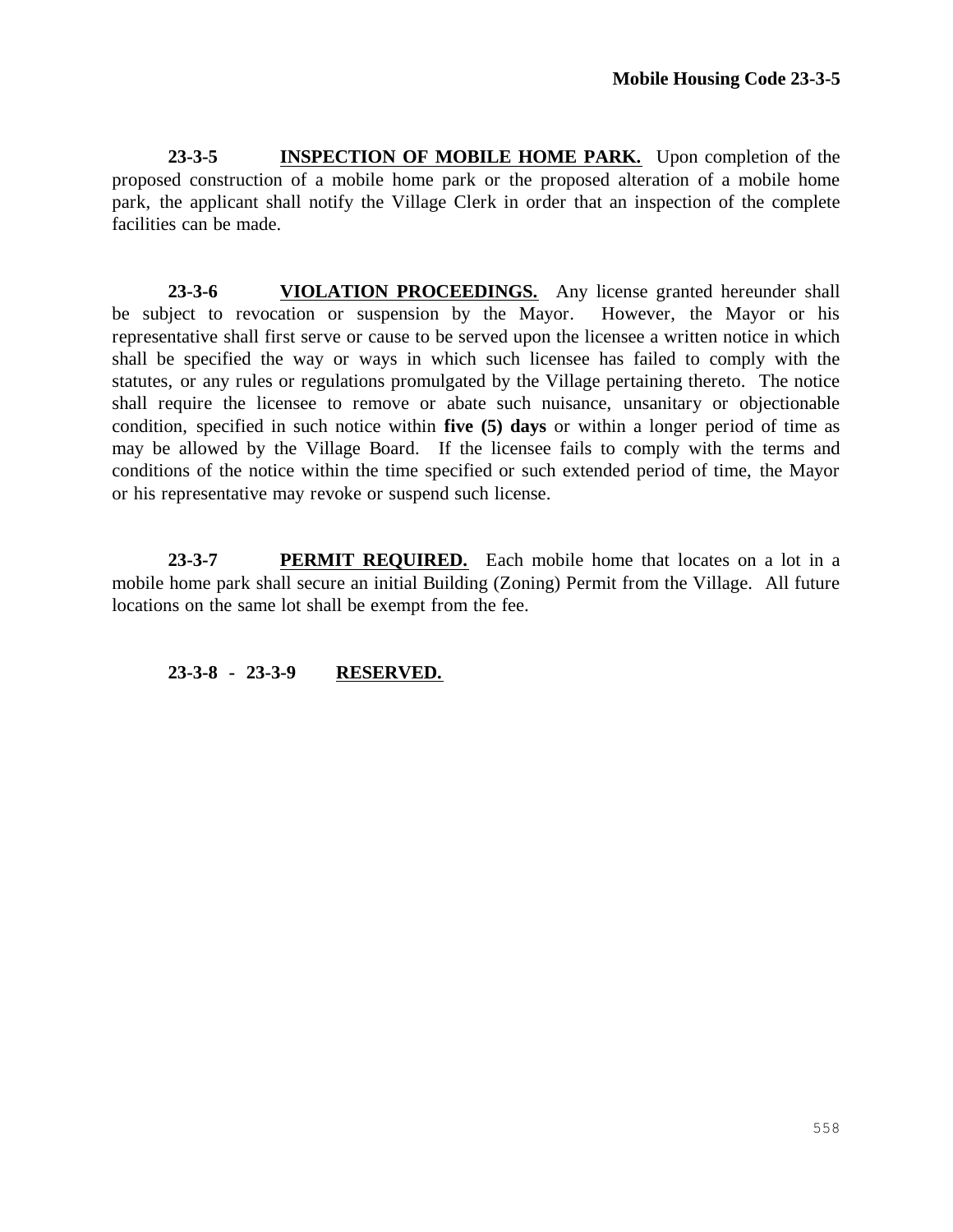### **DIVISION II**

#### **DESIGN AND CONSTRUCTION REQUIREMENTS**

**23-3-10 PLAN DOCUMENT.** In order to obtain a permit to construct or an original license to operate a mobile home park, the applicant shall file with the Village Clerk a written application and plan documents and such plan documents shall be prepared by a registered engineer or architect licensed to practice in the State of Illinois, with registration seal affixed. **Two (2) copies** of the plan document shall accompany the application filed with the Village Clerk to obtain a permit to construct or alter a mobile home park or an original license to operate a mobile home park, not previously licensed by the Department. These plans shall include, but not be limited to the design and construction criteria set forth herein.

#### **23-3-11 APPLICATION.**

(A) Every applicant shall file with the Village Clerk a written application and plan documents for the proposed construction or alteration of a manufactured home park.

(B) The application shall be completed by the applicant and the engineer or architect and shall include:

- (1) The full name and address of the applicant or applicants, or names and addresses of the partners if the applicant is a partnership, or the names and addresses of the officers if the applicant is a corporation, and the present or last occupation of the applicant at the time of the filing of the application. If the applicant is a corporation, a copy of the certificate of incorporation must be filed with the application.
- (2) The proposed method of lighting the structures and land upon which the mobile home park is to be located.
- (3) The plot plans of the mobile home park, building plans and specifications for existing buildings and facilities, and the plans and specifications for new buildings and facilities or the proposed alterations in existing facilities.
- (4) An affidavit of the applicant as to the truth of the matters contained in the application shall be attached.
- (5) Each application shall be accompanied by an application fee of **One Hundred Dollars (\$100.00)** for a permit to construct, or an application fee of **Twenty-Five Dollars (\$25.00)** for a permit to alter to increase the size of the park.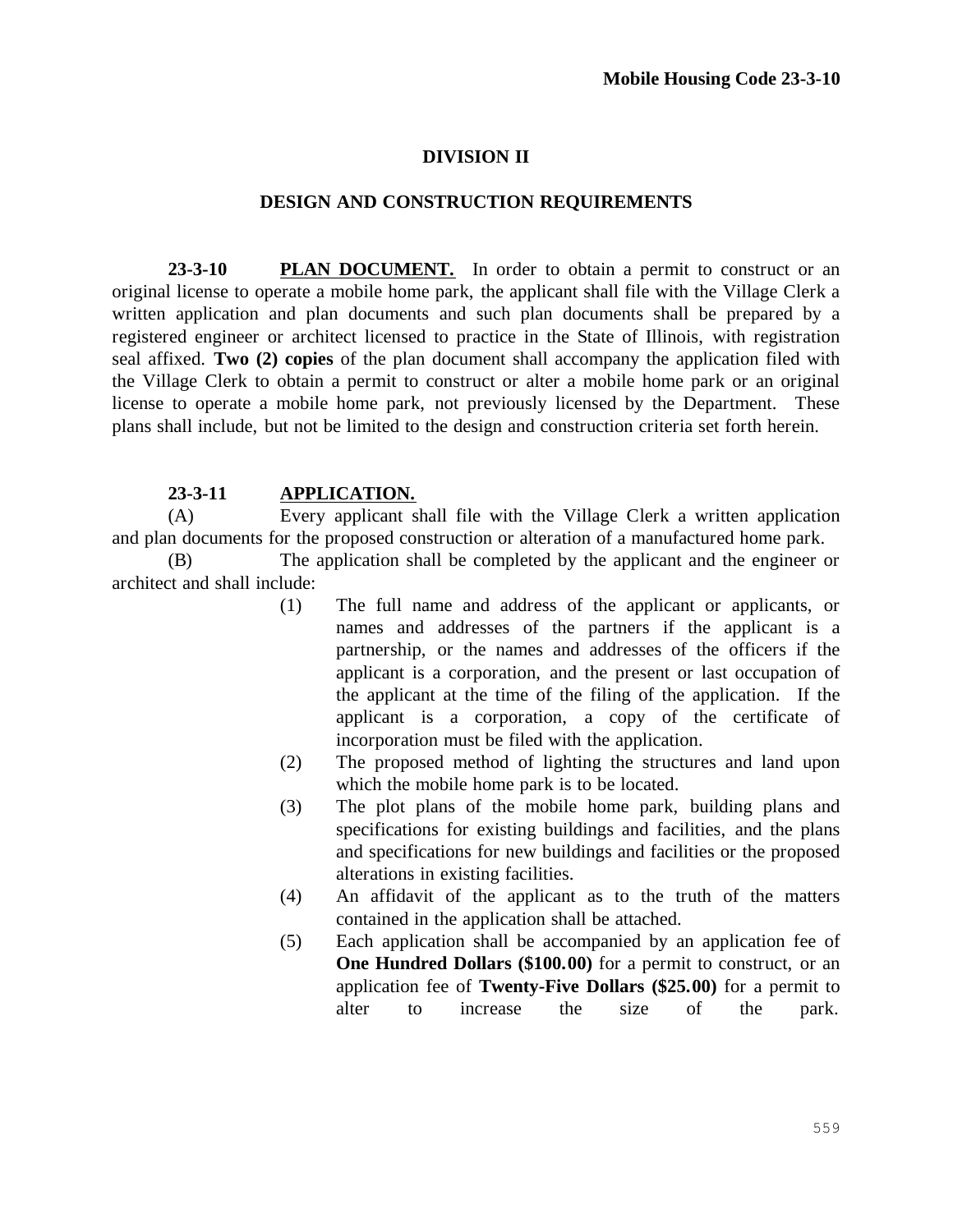# **23-3-12 LOCATION.**

(A) Sites selected for mobile home development shall be well-drained and free from topographical or geological hinderances and from other conditions unfavorable to a proper residential environment. The mobile home development shall not be located near swamps, marshes, or other breeding places of insects, rats, and mice. When a good, natural drainage is not available, storm drainage shall be provided and such drainage shall not endanger any water supply or surface watercourse.

(B) The Village Board may authorize a site survey to ascertain that the proposed location complies with the above requirements.

## **23-3-13 ROADWAYS AND PARKING.**

(A) All streets and driveways in every park shall be constructed in compliance with the Subdivision Code.

(B) All streets in parks constructed shall have a minimum right-of-way of **fifty (50) feet** and a minimum road width of **thirty-two (32) feet** for the purpose of this Code, and shall be considered private streets to be maintained by the park owner or operator. If a mobile home park has more than **fifty (50) units**, a wider street may be required by the Plan Commission or corporate authorities.

(C) Sidewalks and walkways shall be constructed abutting a street in a mobile home park and shall be a minimum of **four (4) feet** in width; provided, however, there shall be no minimum width requirement for sidewalks for each individual lot. No portion of a mobile home shall block, in any way, the pedestrian traffic on the walkways.

## **23-3-14 - 23-3-16 RESERVED.**